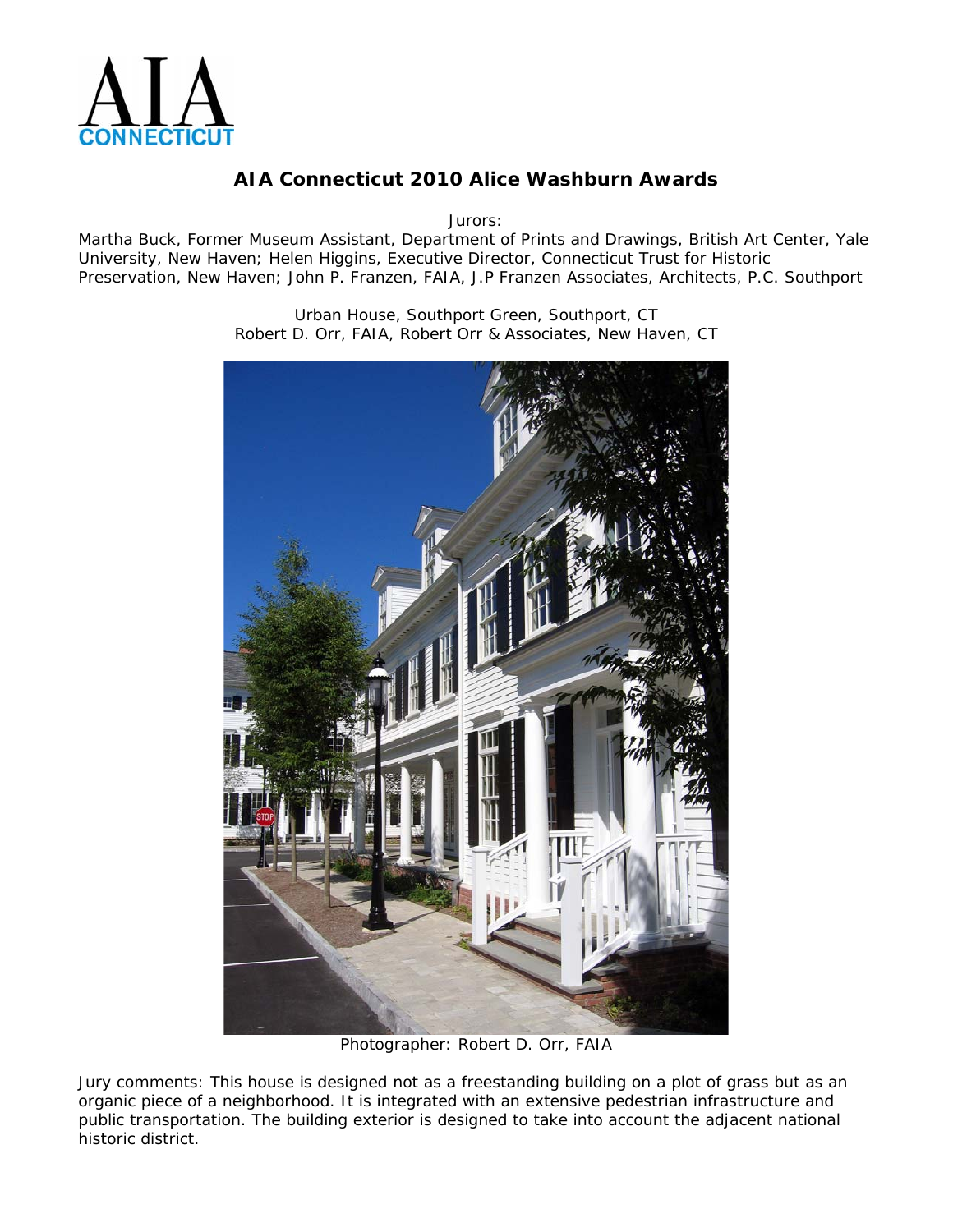

#### **Honorable Mention**

Darien House, Darien, CT McKee Patterson, AIA, Partner in charge, Austin Patterson Disston Architects LLC, Southport, CT



Photographer: ChiChi Ubina

Jury comments: *There is a focused sense of domesticity throughout the house, a purposeful disposition of volumes and an elegant siting. A wonderful companion piece is the pool and guesthouse. The interior of the house is virtuosic, and consistent with the expectations created by the exterior.*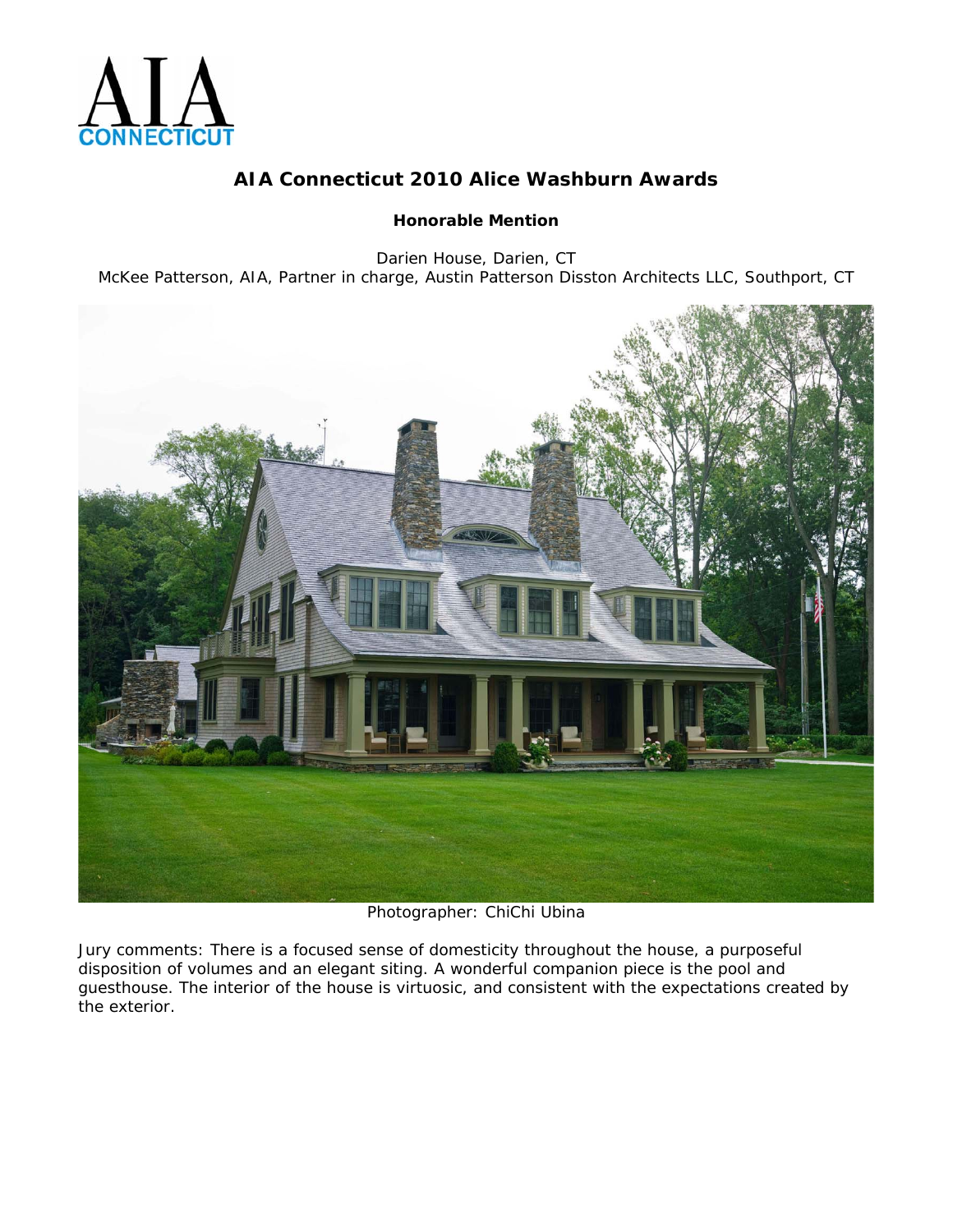

#### **Honorable Mention**

House in Fairfield County, CT Mahdad Saniee, AIA, Saniee Architects LLC, Greenwich, CT



Photographer: Elliott Kaufman

Jury comments: *There is a crisp geometry and inventive use of materials to interpret volumes in this house. The day lit gallery is delicately detailed. The jury liked the organization of space and the graceful use of angles, which create more contemporary volumes and allow for the viewing of other parts of the house.*